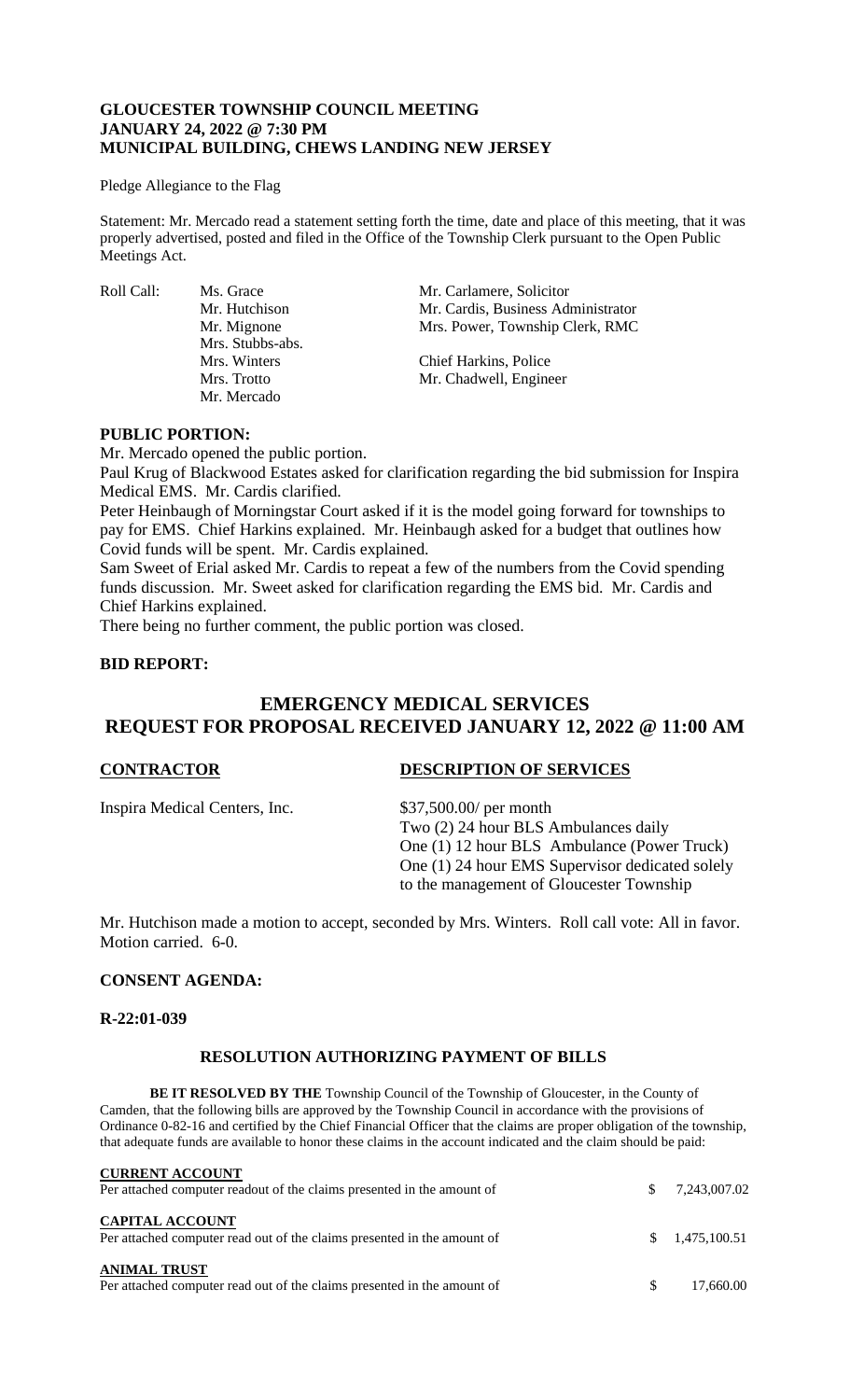| <b>TRUST</b><br>Per attached computer readout of the claims presented in the amount of            | S  | 10.665.25  |
|---------------------------------------------------------------------------------------------------|----|------------|
| <b>OPEN SPACE TRUST</b><br>Per attached computer readout of the claims presented in the amount of | \$ | 6.175.99   |
| <b>MANUAL CHECKS</b><br>Per attached computer readout of the claims presented in the amount of    | S. | 159,714.91 |
| January 24, 2022<br>Adopted:                                                                      |    |            |

ATTEST:

President of Council Orlando Mercado

Township Clerk, Nancy Power, RMC

\_\_\_\_\_\_\_\_\_\_\_\_\_\_\_\_\_\_\_\_\_\_\_\_\_\_

Mr. Hutchison made a motion to adopt, seconded by Mr. Mignone. Roll call vote: All in favor. Motion carried. 6-0.

# **R-22:01-040**

# **RESOLUTION AUTHORIZING REFUNDING OF TAXES**

**BE IT RESOLVED**, by the Township Council of the Township of Gloucester to

authorize the refunding of the following credit balances:

| <b>BLOCK LOT</b> |                | <b>NAME AND ADDRESS YEAR</b>                                                 |      | <b>AMOUNT REASON</b> |                         |
|------------------|----------------|------------------------------------------------------------------------------|------|----------------------|-------------------------|
| 13701            | $\overline{3}$ | Corelogic<br>3001 Hackberry Rd.<br>Irving, $TX$ 75063<br>Attn: Refunds Dept. | 2022 |                      | $$2,298.63$ Overpayment |

Adopted**:** January 24, 2022

\_\_\_\_\_\_\_\_\_\_\_\_\_\_\_\_\_\_\_\_\_\_\_\_\_\_\_\_\_\_

President of Council Orlando Mercado

\_\_\_\_\_\_\_\_\_\_\_\_\_\_\_\_\_\_\_\_\_\_\_\_\_\_\_\_\_\_\_\_

Township Clerk Nancy Power, RMC

Mr. Hutchison made a motion to adopt, seconded by Mr. Mignone. Roll call vote: All in favor. Motion carried. 6-0.

# **R-22:01-041**

# **RESOLUTION AUTHORIZING CONTRACTS WITH CERTAIN APPROVED STATE CONTRACT VENDORS FOR CONTRACTING UNITS PURSUANT TO N.J.S.A. 40a:11- 12A**

WHEREAS, the Township of Gloucester, pursuant to **N.J.S.A.** 40A:11-12a and N.J.A.C. 5:34-7.29 may by resolution and without advertising for bids, purchase any goods or services under the State of New Jersey Cooperative Purchasing Program for any State contracts entered into on behalf of the State by the Division of Purchase and Property in the Department of the Treasury; and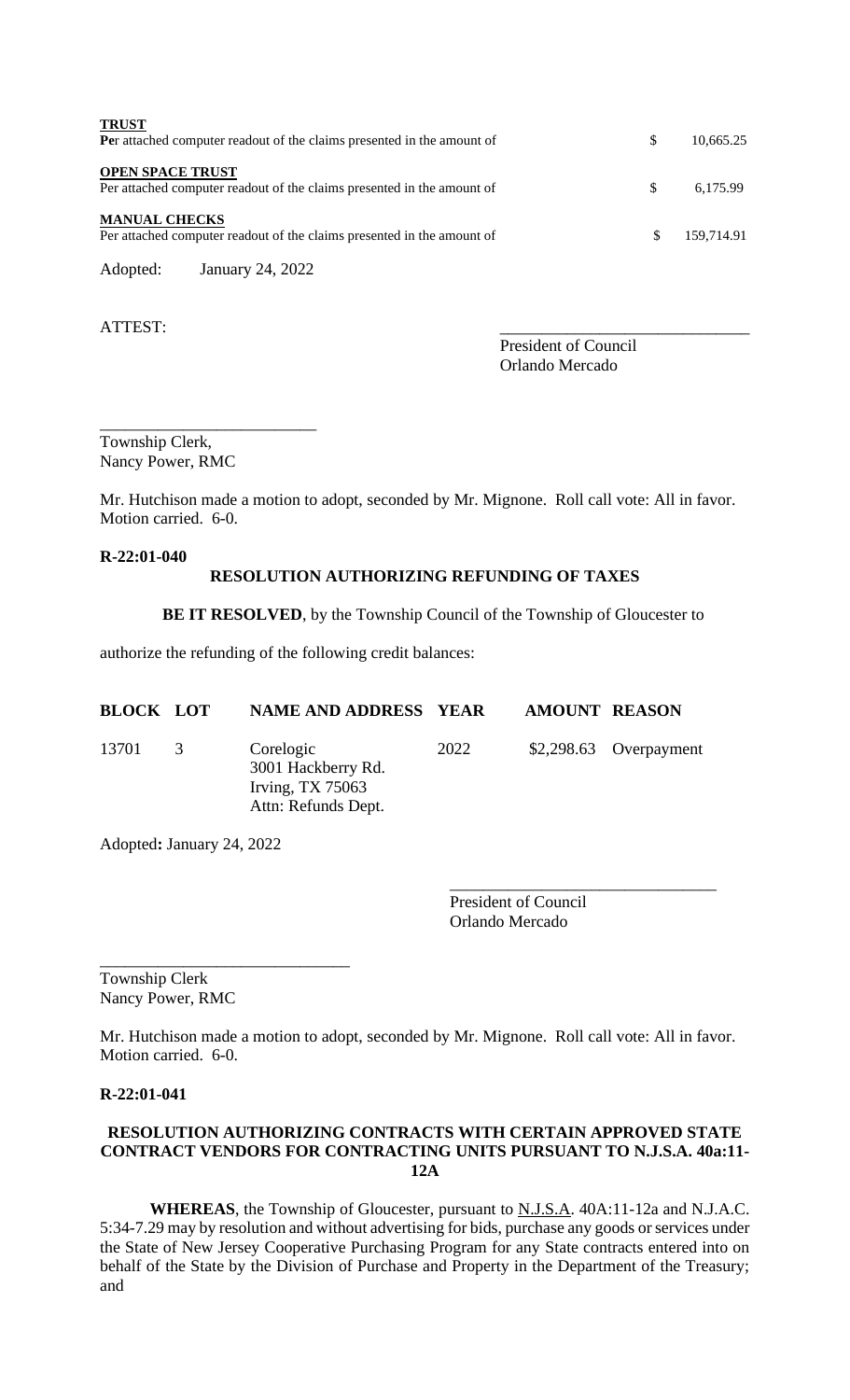**WHEREAS,** the Township of Gloucester has the need on a timely basis to purchase goods or services utilizing State contracts; and

**WHEREAS,** the Township of Gloucester intends to enter into contracts with the attached referenced State Contract Vendors through this resolution and properly executed contracts, which shall be subject to all the conditions applicable to the current State contracts;

**NOW, THEREFORE, BE IT RESOLVED,** that the Township of Gloucester authorizes the Purchasing Agent to purchase certain goods or services from those approved New Jersey State Contract Vendors on the attached list, pursuant to all conditions of the individual State contracts; and

**BE IT FURTHER RESOLVED,** that the Township Council of the Township of Gloucester pursuant to  $N.J.A.C. 5:30-5.5(b)$ , the certification of available funds, shall either certify the full maximum amount against the budget at the time the contract is awarded, or no contract amount shall be chargeable or certified until such time as the goods or services are ordered or otherwise called for prior to placing the order, and a certification of availability of funds is made by the Chief Financial Officer; and

**BE IT FURTHER RESOLVED,** the duration of the contract between the Township of Gloucester and the Referenced State Contract Vendors shall be from January 1, 2022 to December 31, 2022.

| <b>Company</b>                     | <b>State Contract Number</b>        | <b>Description</b>          |
|------------------------------------|-------------------------------------|-----------------------------|
|                                    |                                     |                             |
| Tire Corral of America             | 82527-82528 V00004795               | Tires and Service           |
| <b>Houpert Truck</b>               | 42081-89275-40851                   | Parts and Service           |
| <b>Hertrich Fleet Sales</b>        | 89939, 88780                        | <b>Sales</b>                |
| Lawson                             | 42111-85850                         | Parts and Supplies          |
| <b>Vineland Auto Electric</b>      | 81339-42084-86001                   | Parts and Service           |
| H.A. DeHart & Sons                 | 89272-88264-42122-40816             | Parts and Service           |
| Majestic Oil Co.                   | 19-FLEET-00972                      | Fuel and Diesel Fuel        |
| Mall Chevrolet                     | 19-FLEET-00954                      | Sales, Service, Parts       |
| Route 23 Auto Mall                 | 79167-42073                         | Sales and Service           |
| <b>Eastern Auto Parts</b>          | 86011                               | Parts and Supplies          |
| <b>Cherry Valley Tractor Sales</b> | 78905-43022                         | <b>Service and Parts</b>    |
| Del Valley International           | 79171-42077-89289                   | Parts                       |
| Gentillini Ford                    | 40797                               | Vehicles                    |
| Gentillini Chevrolet, LLC          | 20-FLEET-01190,19-FLEET-00842 Sales |                             |
| <b>Hoover Truck Sales</b>          | 42068                               | Service                     |
| D & W Diesel Parts                 | 42124                               | Parts                       |
| Wolfington Body Co.                | 42076 18-FLEET-00387                | <b>Service and Parts</b>    |
| Transaxle LLC                      | 42090                               | Parts                       |
| <b>Trius Truck Sales</b>           | 42108                               | Parts                       |
| <b>Bucks County International</b>  | 89266-40820-42072-42080             | Parts                       |
| Chapman Ford                       | 40811-79166                         | Parts and Service           |
| <b>Malouf Ford</b>                 | 40808                               | <b>Sales</b>                |
| Johnson & Towers                   | 42098                               | Parts                       |
| Bud's Truck Repair                 | 89286                               | Service                     |
| GranTurk Co.                       | 85858                               | <b>Sweeper Parts, Sales</b> |
| Campbell Freight LLC               | 42074                               | Parts and Sales             |
| Riggins, Inc.                      | 19-FLEET-00969                      | Gas                         |
| Playpower LT Farmington Inc.       | 18-FLEET-00285                      | Park & Playground           |
|                                    |                                     | Equipment                   |
| Chass Winner, Inc.                 | 81165                               | Equipment, Install          |
| Miller Ford                        | 40807, 89261                        | Parts                       |
| Life Savers, Inc.                  | 84689                               | Life Safety                 |
| Equipment                          |                                     |                             |
| Garden State Highway Products      | 87100-86462                         | Sign Blanks,                |
| Breakaway                          |                                     | U-Post                      |
| Fastenal Co.                       | 19-FLEET-00677                      | Industrial /MRO             |
| Supplies                           |                                     | $&$ Equipment               |
| E.O. Habhegger Co.                 | A42261                              | <b>Fuel Tanks</b>           |
| Grainger, Inc.                     | 19-FLEET-00677                      | Industrial/MRO              |
| Supplies                           | 19-FLEET-00566                      | $&$ Equipment               |
| Schindler                          | 20-GNS-V2-01122                     | Elevator                    |
|                                    |                                     |                             |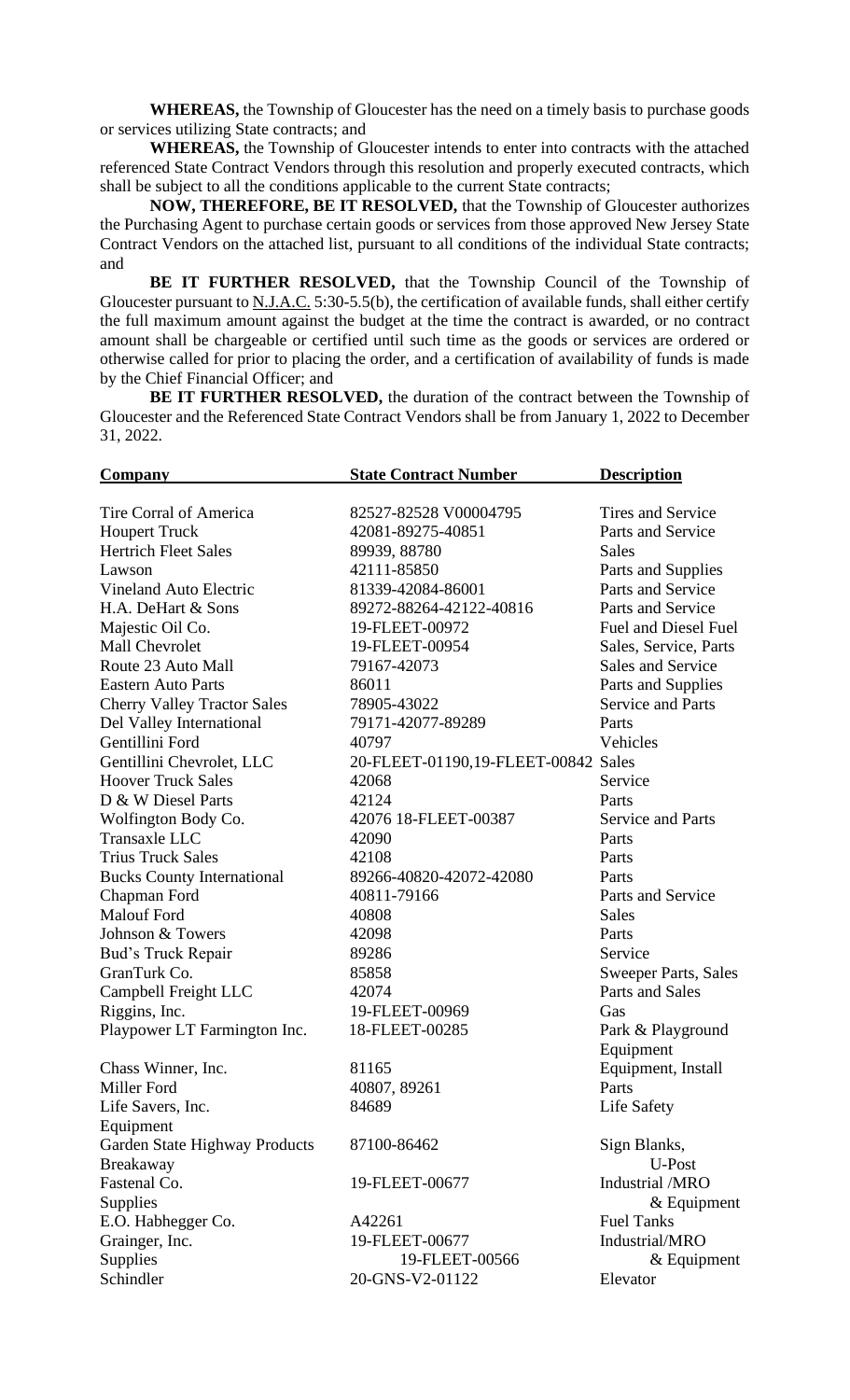| Maintenance,                                           |                | Repair,                                                   |
|--------------------------------------------------------|----------------|-----------------------------------------------------------|
| Testing $\&$                                           |                |                                                           |
| <b>Inspection Services</b>                             |                |                                                           |
| Laurel Lawnmower                                       | 43029          | Parts and Repairs for<br>Lawn & Grounds<br>Equipment      |
| <b>Signal Control Products</b>                         | 40305-87152    | Traffic Signals, Poles,<br>Controls, Electrical           |
| Equip.                                                 |                | & LED Devices                                             |
| American Asphalt Co.                                   | 18-FLEET-00391 | <b>Cold Patch</b>                                         |
| American Asphalt Co.                                   | 18-FLEET-00638 | Hot Mix Asphalt                                           |
| <b>Sparks Electric Service</b><br>Tanks,               | 42263          | Aboveground Fuel                                          |
|                                                        |                | Installation, Removal,<br>Repair and Related<br>Equipment |
| Suburban Propane                                       | 79926          | Fuel, Oil, Grease &<br>Lubricants                         |
| Joseph Fazzio, Inc.                                    | 19-FLEET-01112 | Various Metal,<br><b>Steel and Aluminum</b>               |
| The Home Depot<br><b>Building</b>                      | 18-FLEET-00234 | M8001 Walk-in<br>Supplies                                 |
| <b>Lowes Home Center</b><br><b>Building</b>            | 18-FLEET-00235 | M8001 Walk-in<br>Supplies                                 |
| <b>Peach Country Tractor</b>                           | 43028          | Parts, Sales                                              |
| Rocco's Collision<br>Body<br>Adopted: January 24, 2022 | 80717          | Repairs and Auto                                          |
|                                                        |                |                                                           |

ATTEST:

President of Council Orlando Mercado

Township Clerk Nancy Power, RMC

\_\_\_\_\_\_\_\_\_\_\_\_\_\_\_\_\_\_\_\_\_\_\_\_\_\_\_\_\_\_\_\_\_\_

Mr. Hutchison made a motion to adopt, seconded by Mr. Mignone. Roll call vote: All in favor. Motion carried. 6-0.

#### **R-22:01-042**

### **RESOLUTION AUTHORIZING CONTRACTS WITH CERTAIN APPROVED STATE CONTRACT VENDORS FOR CONTRACTING UNITS PURSUANT TO N.J.S.A. 40a:11-12A**

**WHEREAS**, the Township of Gloucester, pursuant to N.J.S.A. 40A:11-12a and N.J.A.C. 5:34-7.29 may by resolution and without advertising for bids, purchase any goods or services under the State of New Jersey Cooperative Purchasing Program for any State contracts entered into on behalf of the State by the Division of Purchase and Property in the Department of the Treasury; and

**WHEREAS,** the Township of Gloucester has the need on a timely basis to purchase goods or services utilizing State contracts; and

**WHEREAS,** the Township of Gloucester intends to enter into contracts with the attached referenced State Contract Vendors through this resolution and properly executed contracts, which shall be subject to all the conditions applicable to the current State contracts;

**NOW, THEREFORE, BE IT RESOLVED,** that the Township of Gloucester authorizes the Purchasing Agent to purchase certain goods or services from those approved New Jersey State Contract Vendors on the attached list, pursuant to all conditions of the individual State contracts; and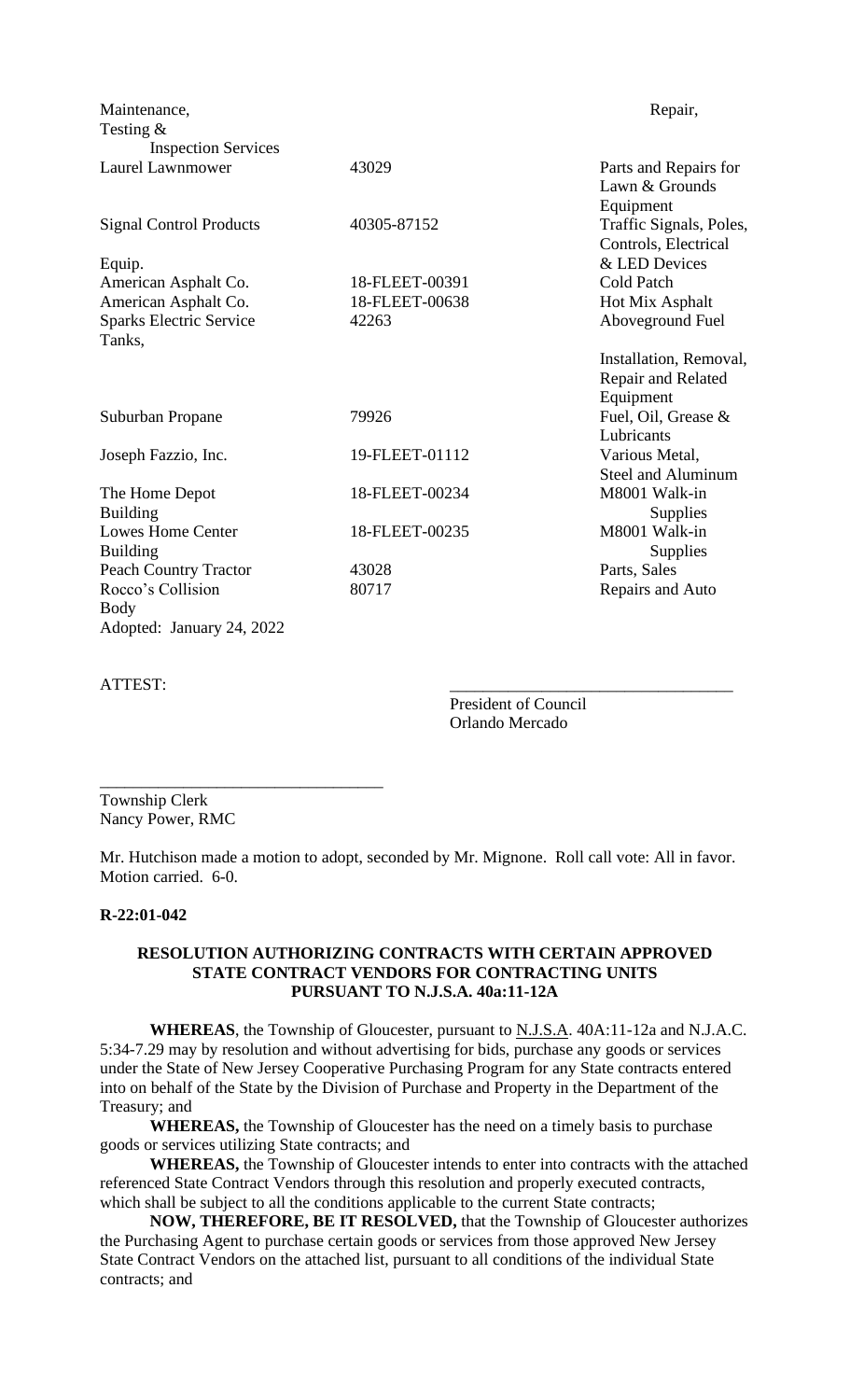**BE IT FURTHER RESOLVED,** that the Township Council of the Township of Gloucester pursuant to  $N.I.A.C.$  5:30-5.5(b), the certification of available funds, shall either certify the full maximum amount against the budget at the time the contract is awarded, or no contract amount shall be chargeable or certified until such time as the goods or services are ordered or otherwise called for prior to placing the order, and a certification of availability of funds is made by the Chief Financial Officer; and

**BE IT FURTHER RESOLVED,** the duration of the contract between the Township of Gloucester and the Referenced State Contract Vendors shall be from January 1, 2022 to December 31, 2022.

| Company                      | <b>State Contract Number</b> | <b>Description</b>                                     |
|------------------------------|------------------------------|--------------------------------------------------------|
| Action Uniform Co., LLC      | 17-FLEET-00763 (T0106)       | Body Armor, Police Equipment & Supplies                |
| <b>Armor Express</b>         | 17-FLEET-00763 (T0106)       | Body Armor, Police Equipment & Supplies                |
| <b>Atlantic Tactical</b>     | 17-FLEET-00732 (T0106)       | Police Firearms, Equipment & Supplies                  |
| Axon                         | 17-FLEET-00738 (T0106)       | Conducted Energy Device, Body, Interview               |
|                              |                              | and Car Camera Equipment                               |
| Chas Winner Ford             | 88758                        | Vehicle Parts and Service                              |
| <b>Chas Winner Ford</b>      | 20-FLEET-01189(T2776)        | <b>Police Vehicles</b>                                 |
| <b>Chas Winner Ford</b>      | 88726 (T2100)                | Vehicle Parts and Service                              |
| Chas Winner Ford             |                              |                                                        |
|                              | 81165 (T1786)                | Vehicle Equipment and Installation                     |
| <b>Chas Winner Ford</b>      | 17-FLEET-00212 (T-2099)      | Vehicles, Trucks, Pickups                              |
| Chas Winner Ford             | 19-FLEET-00955 (T0099)       | Vehicles                                               |
| Dell                         | 19-TELE-00656 (M0483)        | <b>Computer Equipment and Related</b>                  |
| Dell                         | 20-TELE-01510 (T3121)        | <b>Computer Software and Related</b>                   |
| Eagle Point Gun Shop         | 17-FLEET-00721 (T0106)       | Firearms, Ammunition, Shotguns, Weapon                 |
|                              |                              | Equipment                                              |
| Elite Emergency Lights LLC   | 17-FLEET-00749 (T0106)       | Law Enforcement Equipment and Supplies<br>for Vehicles |
| Fastenal                     | 19-FLEET-00678 (M0002)       | General Supplies and Hardware                          |
| Fastenal                     | 19-FLEET-00565 (M0002)       | General Supplies and Hardware                          |
| Gentilini Chevrolet          | 19-FLEET-00842               | <b>Police Vehicles</b>                                 |
| Gentilini Chevrolet          | 20-FLEET-01190               | <b>Police Vehicles</b>                                 |
| Havis Inc                    | 17-FLEET-00719 (T0106)       | Emergency Vehicle Equipment – includes:                |
|                              |                              | East Coast Lighting, Municipal Equipment,              |
|                              |                              | <b>Wireless Communications</b>                         |
| <b>Hewlett Packard</b>       | 21-TELE-01517                | Printers, Scanners, Data Communications,               |
|                              |                              | Electronics-includes SHI, CDW-G                        |
| <b>Hewlett Packard CDW-G</b> | 40116 (M0483)                | Printers, Scanners, Data Communications,               |
|                              |                              | Electronics-includes SHI, CDW-G                        |
| Idemia Identity and Security | 18-TELE-00671 (T3083)        | <b>Fingerprinting System</b>                           |
| <b>Insight Public Sector</b> | 20-TELE-01512 (T3121)        | CSI Police Record Management System                    |
| <b>KML</b> Technology        | 83903 (T0109)                | 911, Radio Communication Equipment and                 |
|                              |                              | Accessories                                            |
|                              | 17-FLEET-00740 (T0106)       |                                                        |
| Lawmen Supply Co.            |                              | Police Equipment, Body Armor, Police                   |
|                              |                              | Firearms, Supplies                                     |
| Lawmen Supply Co.            | 17-FLEET-00759 (T0106)       | Sabre OC                                               |
| Lawmen Supply Co.            | 17-FLEET-00751 (T0106)       | 5.11 Tactical Police Equipment                         |
| Lawmen Supply Co.            | 17-FLEET-00754 (T0106)       | Point Blank, Paraclete Body Armor                      |
| Major Police Supply          | 17-FLEET-00760 (T0106)       | Police Equipment                                       |
| Mall Chevrolet               | 88213 (T2103)                | Vehicles, Parts and Service                            |
| Mall Chevrolet               | 19-FLEET-00954 (T0099)       | Vehicles, Parts and Service                            |
|                              |                              |                                                        |
| Motorola Solutions Inc.      | 83909 (T0109)                | Police Radio Communication Equipment                   |
| Panasonic Corp.              | 89980 (M0483)                | Wireless Communication Devices, Radio                  |
|                              |                              | Maintenance & Repair                                   |
| <b>SHI</b>                   | 21-TELE-01518                | Various Police Equipment                               |
|                              |                              |                                                        |
|                              | 21-TELE-01506                |                                                        |
|                              | 21-TELE-01360                |                                                        |
|                              | 21-TELE-01443                |                                                        |
|                              |                              |                                                        |
| Survival Armor Inc.          | 17-FLEET-00769 (T0106)       | Police Firearms, equipment and supplies                |
| The Activity Group           | 17-FLEET-00763 (T0106)       | Body Armor, Police Equipment & Supplies                |
| Whelen Engineer              | 17-FLEET-00761 (T0106)       | Emergency Lighting Equipment &                         |
|                              |                              | Accessories                                            |
| Witmer Public Safety Group   | 17-FLEET-00767 (T0106)       | Firearms, Equipment and Supplies                       |
| Xybix Systems Inc            | 83922 (T0109)                | Radio Communications Equipment &                       |
|                              |                              | Supplies                                               |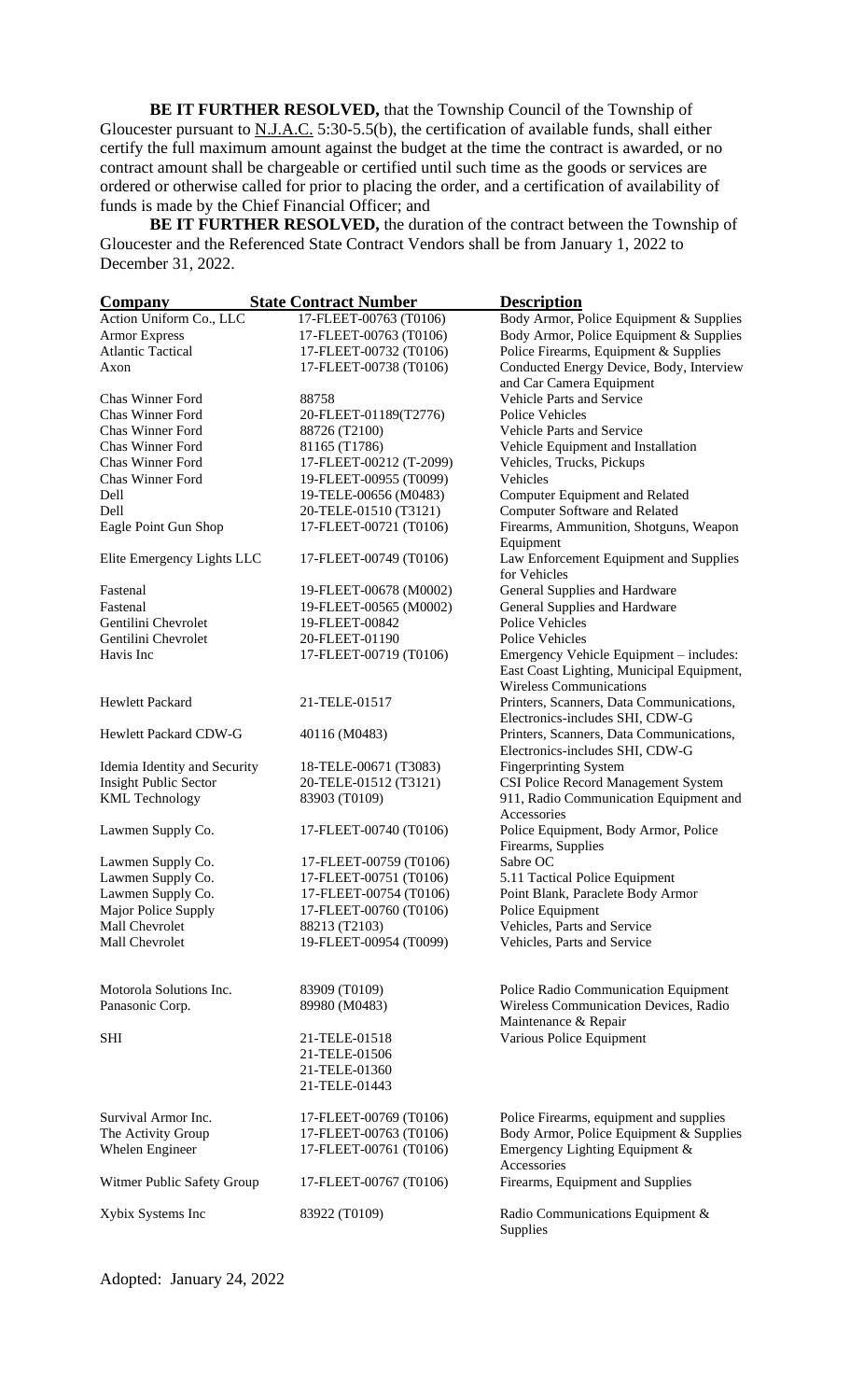Council President Orlando Mercado

\_\_\_\_\_\_\_\_\_\_\_\_\_\_\_\_\_\_\_\_\_\_\_\_\_\_\_\_\_

ATTEST:

Township Clerk Nancy Power, RMC

\_\_\_\_\_\_\_\_\_\_\_\_\_\_\_\_\_\_\_\_\_\_\_\_\_\_\_\_\_

Mr. Hutchison made a motion to adopt, seconded by Mr. Mignone. Roll call vote: All in favor. Motion carried. 6-0.

#### **R-22:01-043**

# **RESOLUTION OF THE TOWNSHIP COUNCIL OF THE TOWNSHIP OF GLOUCESTER, COUNTY OF CAMDEN, STATE OF NEW JERSEY, AUTHORIZING THE EXECUTION OF AGREEMENT BETWEEN THE TOWNSHIP OF GLOUCESTER AND INSPIRA MEDICAL CENTERS, INC. FOR EMERGENCY MEDICAL SERVICES**

**WHEREAS,** the Township Council of the Township of Gloucester has determined the need to provide emergency response services to the residents of the Township of Gloucester, and **WHERESAS,** the Township Council of the Township of Gloucester has determined that

Inspira Medical Centers, Inc.has the ability to provide emergency medical response services, and **WHEREAS,** the Township Council of the Township of Gloucester did authorize the

advertising of Requests for Proposals for Emergency Medical Services

**NOW, THEREFORE, BE IT RESOLVED** that the Township Council of the Township of Gloucester is hereby authorized to award a contract for Emergency Medical Response Services to Inspira Medical Center, Inc. for the time period commencing April 8,2022 through April 8, 2027.

**BE IT FURTHER RESOLVED,** the proper Township Officials are hereby authorized to enter into a contract with Inspira Medical Centers, Inc. Adopted: January 24, 2022

> President of Council Orlando Mercado

\_\_\_\_\_\_\_\_\_\_\_\_\_\_\_\_\_\_\_\_\_\_\_\_\_\_\_\_\_\_\_\_

Township Clerk Nancy Power, RMC

\_\_\_\_\_\_\_\_\_\_\_\_\_\_\_\_\_\_\_\_\_\_\_\_\_\_\_\_\_\_

Mr. Hutchison made a motion to adopt, seconded by Mr. Mignone. Roll call vote: All in favor. Motion carried. 6-0.

# **GT E-GOV ACCESS:**

Liam Crawfrod of Pasadena Drive asked council the following questions:

*1. There is concern about more housing development in the township. Adding more housing is going to cause more traffic on our roads. Our schools will also become more populated. How is the traffic problem going to be solved and are our schools prepared to handle more students. Both of these problems predict a tax increase. How is this going to be addressed?*

Mr. Mercado explained the process involving the planning board, impact studies for traffic and school related issues.

### **PUBLIC PORTION**:

Mr. Mercado opened the public portion.

Shaunessy Smithman of Millbridge Gardens asked for clarification regarding ambulatory services. Chief Harkins clarified. Ms. Smithman expressed her unhappiness with not being able to obtain municipal phone numbers through the operator on her cell phone. Ms. Smithman expressed her concerns with ambulatory service and stillborn children. Chief Harkins clarified. Paul Krug of Blackwoood Estates asked for more clarification regarding the EMS agreement.